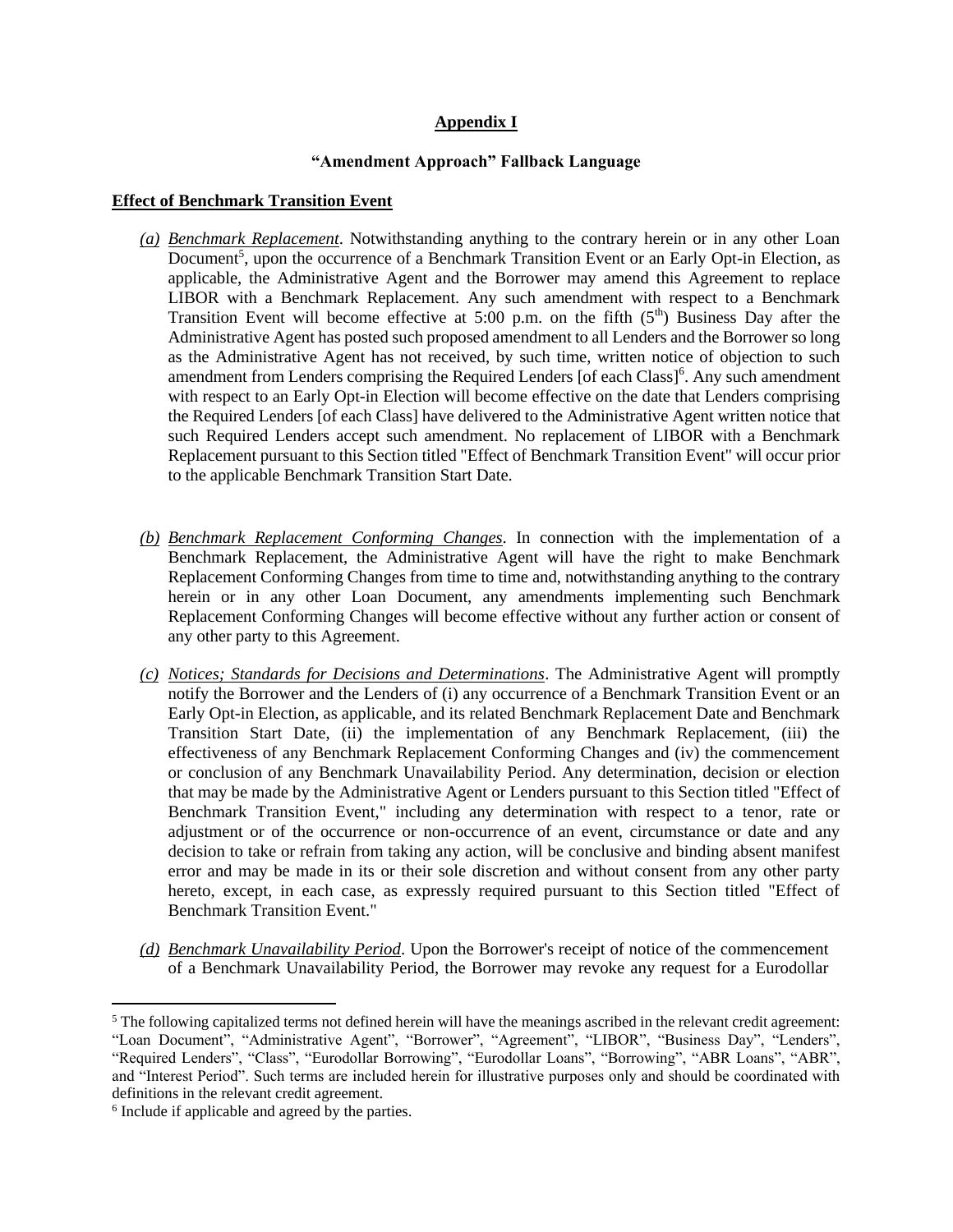Borrowing of, conversion to or continuation of Eurodollar Loans to be made, converted or continued during any Benchmark Unavailability Period and, failing that, the Borrower will be deemed to have converted any such request into a request for a Borrowing of or conversion to ABR Loans. During any Benchmark Unavailability Period, the component of ABR based upon LIBOR will not be used in any determination of ABR.

*(e) Certain Defined Terms*. As used in this Section titled "Effect of Benchmark Transition Event":

*"Benchmark Replacement"* means the sum of: (a) the alternate benchmark rate (which may include Term SOFR) that has been selected by the Administrative Agent and the Borrower giving due consideration to (i) any selection or recommendation of a replacement rate or the mechanism for determining such a rate by the Relevant Governmental Body or (ii) any evolving or thenprevailing market convention for determining a rate of interest as a replacement to LIBOR for U.S. dollar-denominated syndicated credit facilities and (b) the Benchmark Replacement Adjustment; provided that, if the Benchmark Replacement as so determined would be less than zero, the Benchmark Replacement will be deemed to be zero for the purposes of this Agreement.

*"Benchmark Replacement Adjustment"* means, with respect to any replacement of LIBOR with an Unadjusted Benchmark Replacement for each applicable Interest Period, the spread adjustment, or method for calculating or determining such spread adjustment, (which may be a positive or negative value or zero) that has been selected by the Administrative Agent and the Borrower giving due consideration to (i) any selection or recommendation of a spread adjustment, or method for calculating or determining such spread adjustment, for the replacement of LIBOR with the applicable Unadjusted Benchmark Replacement by the Relevant Governmental Body or (ii) any evolving or then-prevailing market convention for determining a spread adjustment, or method for calculating or determining such spread adjustment, for the replacement of LIBOR with the applicable Unadjusted Benchmark Replacement for U.S. dollar-denominated syndicated credit facilities at such time.

*"Benchmark Replacement Conforming Changes"* means, with respect to any Benchmark Replacement, any technical, administrative or operational changes (including changes to the definition of "ABR," the definition of "Interest Period," timing and frequency of determining rates and making payments of interest and other administrative matters) that the Administrative Agent decides may be appropriate to reflect the adoption and implementation of such Benchmark Replacement and to permit the administration thereof by the Administrative Agent in a manner substantially consistent with market practice (or, if the Administrative Agent decides that adoption of any portion of such market practice is not administratively feasible or if the Administrative Agent determines that no market practice for the administration of the Benchmark Replacement exists, in such other manner of administration as the Administrative Agent decides is reasonably necessary in connection with the administration of this Agreement).

*"Benchmark Replacement Date"* means the earlier to occur of the following events with respect to LIBOR:

- (1) in the case of clause (1) or (2) of the definition of "Benchmark Transition Event," the later of (a) the date of the public statement or publication of information referenced therein and (b) the date on which the administrator of LIBOR permanently or indefinitely ceases to provide LIBOR; or
- (2) in the case of clause (3) of the definition of "Benchmark Transition Event," the date of the public statement or publication of information referenced therein.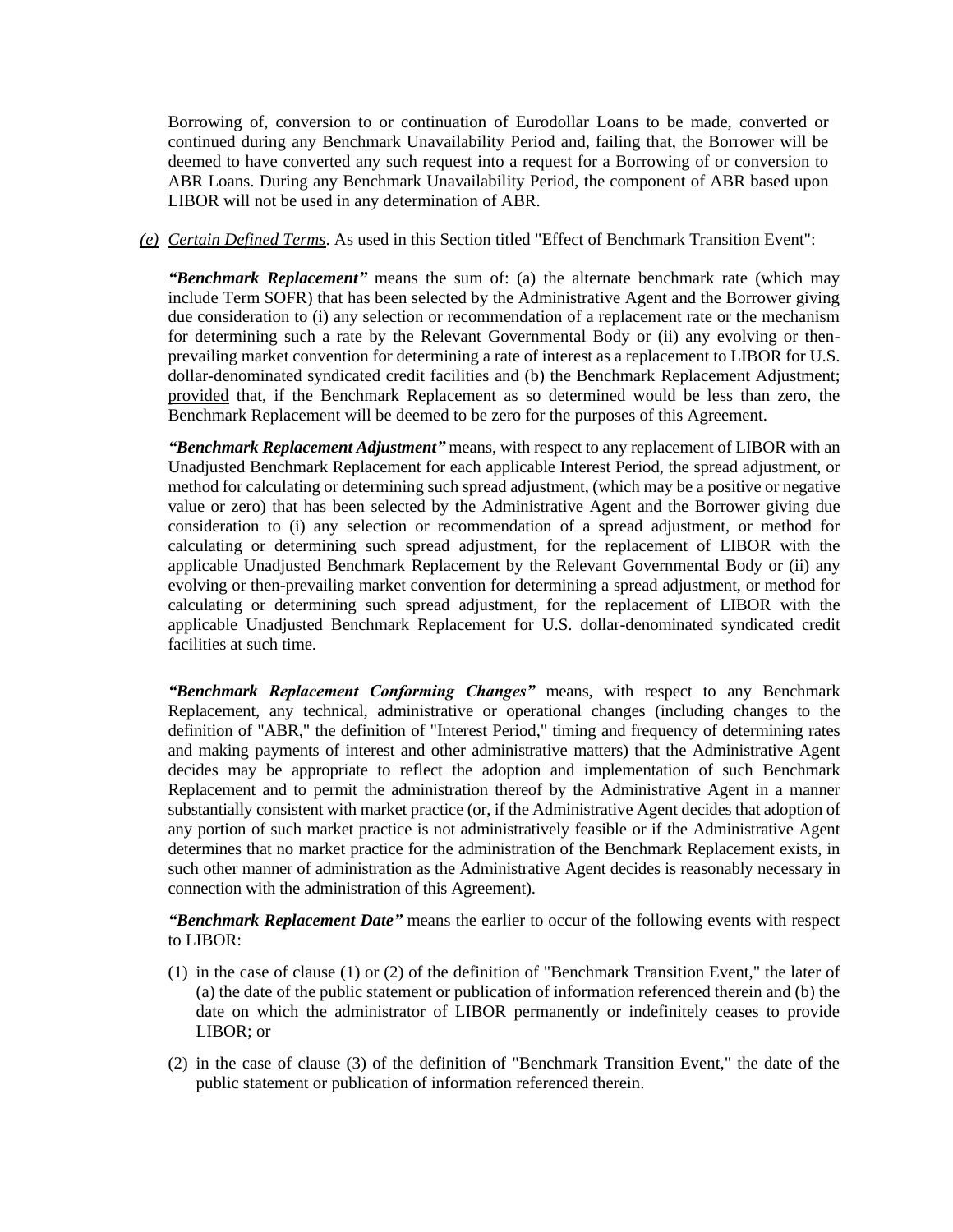*"Benchmark Transition Event"* means the occurrence of one or more of the following events with respect to LIBOR:

- (1) a public statement or publication of information by or on behalf of the administrator of LIBOR announcing that such administrator has ceased or will cease to provide LIBOR, permanently or indefinitely, provided that, at the time of such statement or publication, there is no successor administrator that will continue to provide LIBOR;
- (2) a public statement or publication of information by the regulatory supervisor for the administrator of LIBOR, the U.S. Federal Reserve System, an insolvency official with jurisdiction over the administrator for LIBOR, a resolution authority with jurisdiction over the administrator for LIBOR or a court or an entity with similar insolvency or resolution authority over the administrator for LIBOR, which states that the administrator of LIBOR has ceased or will cease to provide LIBOR permanently or indefinitely, provided that, at the time of such statement or publication, there is no successor administrator that will continue to provide LIBOR; or
- (3) a public statement or publication of information by the regulatory supervisor for the administrator of LIBOR announcing that LIBOR is no longer representative.

*"Benchmark Transition Start Date"* means (a) in the case of a Benchmark Transition Event, the earlier of (i) the applicable Benchmark Replacement Date and (ii) if such Benchmark Transition Event is a public statement or publication of information of a prospective event, the  $[90th]^7$  day prior to the expected date of such event as of such public statement or publication of information (or if the expected date of such prospective event is fewer than [90] days after such statement or publication, the date of such statement or publication) and (b) in the case of an Early Opt-in Election, the date specified by the Administrative Agent or the Required Lenders, as applicable, by notice to the Borrower, the Administrative Agent (in the case of such notice by the Required Lenders) and the Lenders.

*"Benchmark Unavailability Period"* means, if a Benchmark Transition Event and its related Benchmark Replacement Date have occurred with respect to LIBOR and solely to the extent that LIBOR has not been replaced with a Benchmark Replacement, the period  $(x)$  beginning at the time that such Benchmark Replacement Date has occurred if, at such time, no Benchmark Replacement has replaced LIBOR for all purposes hereunder in accordance with the Section titled "Effect of Benchmark Transition Event" and (y) ending at the time that a Benchmark Replacement has replaced LIBOR for all purposes hereunder pursuant to the Section titled "Effect of Benchmark Transition Event."

*"Early Opt-in Election"* means the occurrence of:

- (1) (i) a determination by the Administrative Agent or (ii) a notification by the Required Lenders to the Administrative Agent (with a copy to the Borrower) that the Required Lenders have determined that U.S. dollar-denominated syndicated credit facilities being executed at such time, or that include language similar to that contained in this Section titled "Effect of Benchmark Transition Event," are being executed or amended, as applicable, to incorporate or adopt a new benchmark interest rate to replace LIBOR, and
- (2) (i) the election by the Administrative Agent or (ii) the election by the Required Lenders to declare that an Early Opt-in Election has occurred and the provision, as applicable, by the

<sup>7</sup> Parties may choose to set a different number of days.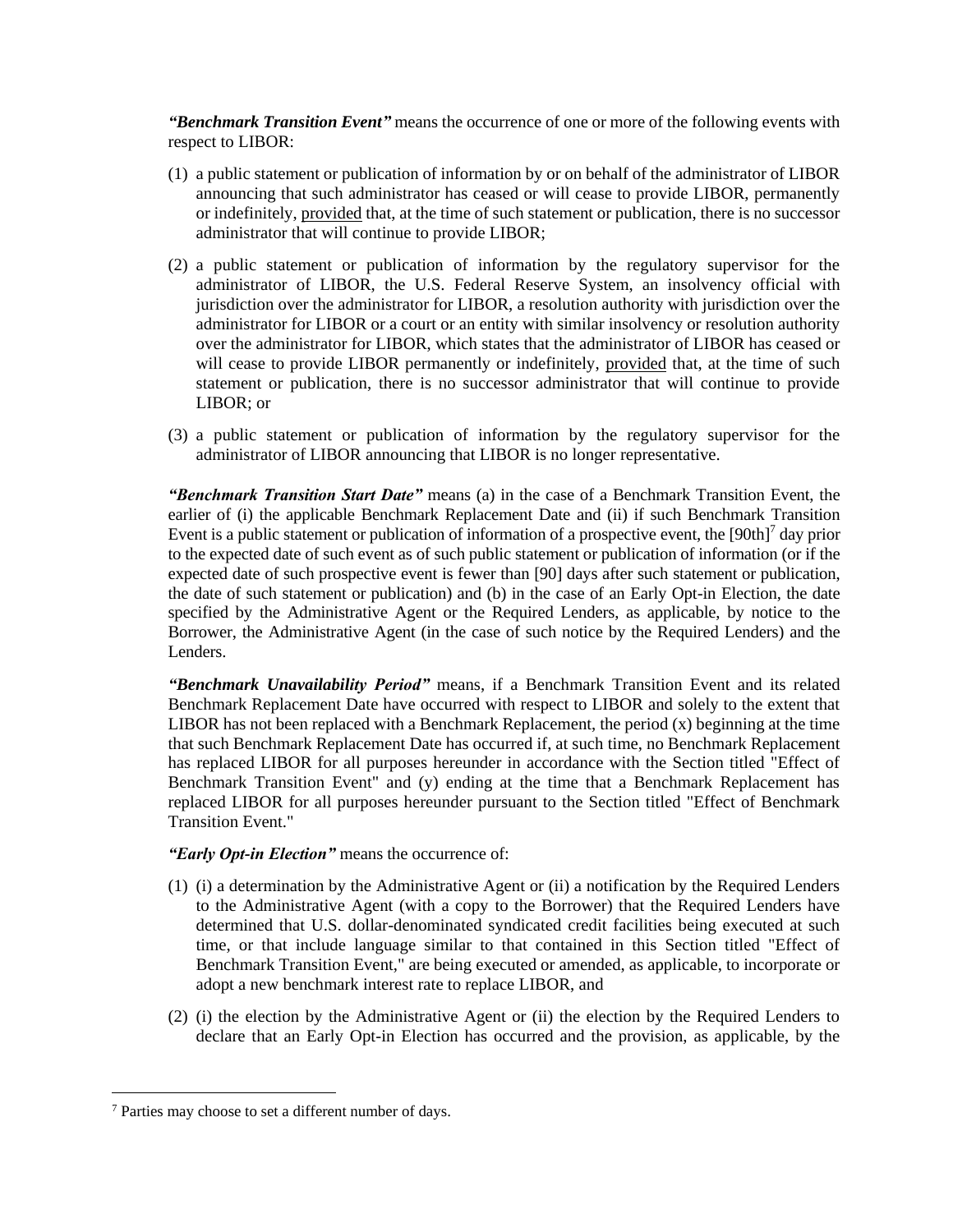Administrative Agent of written notice of such election to the Borrower and the Lenders or by the Required Lenders of written notice of such election to the Administrative Agent.

*"Federal Reserve Bank of New York's Website"* means the website of the Federal Reserve Bank of New York at [http://www.newyorkfed.org,](http://www.newyorkfed.org/) or any successor source.

*"Relevant Governmental Body"* means the Federal Reserve Board and/or the Federal Reserve Bank of New York, or a committee officially endorsed or convened by the Federal Reserve Board and/or the Federal Reserve Bank of New York or any successor thereto.

*"SOFR"* with respect to any day means the secured overnight financing rate published for such day by the Federal Reserve Bank of New York, as the administrator of the benchmark, (or a successor administrator) on the Federal Reserve Bank of New York's Website.

*"Term SOFR"* means the forward-looking term rate based on SOFR that has been selected or recommended by the Relevant Governmental Body.

*"Unadjusted Benchmark Replacement"* means the Benchmark Replacement excluding the Benchmark Replacement Adjustment.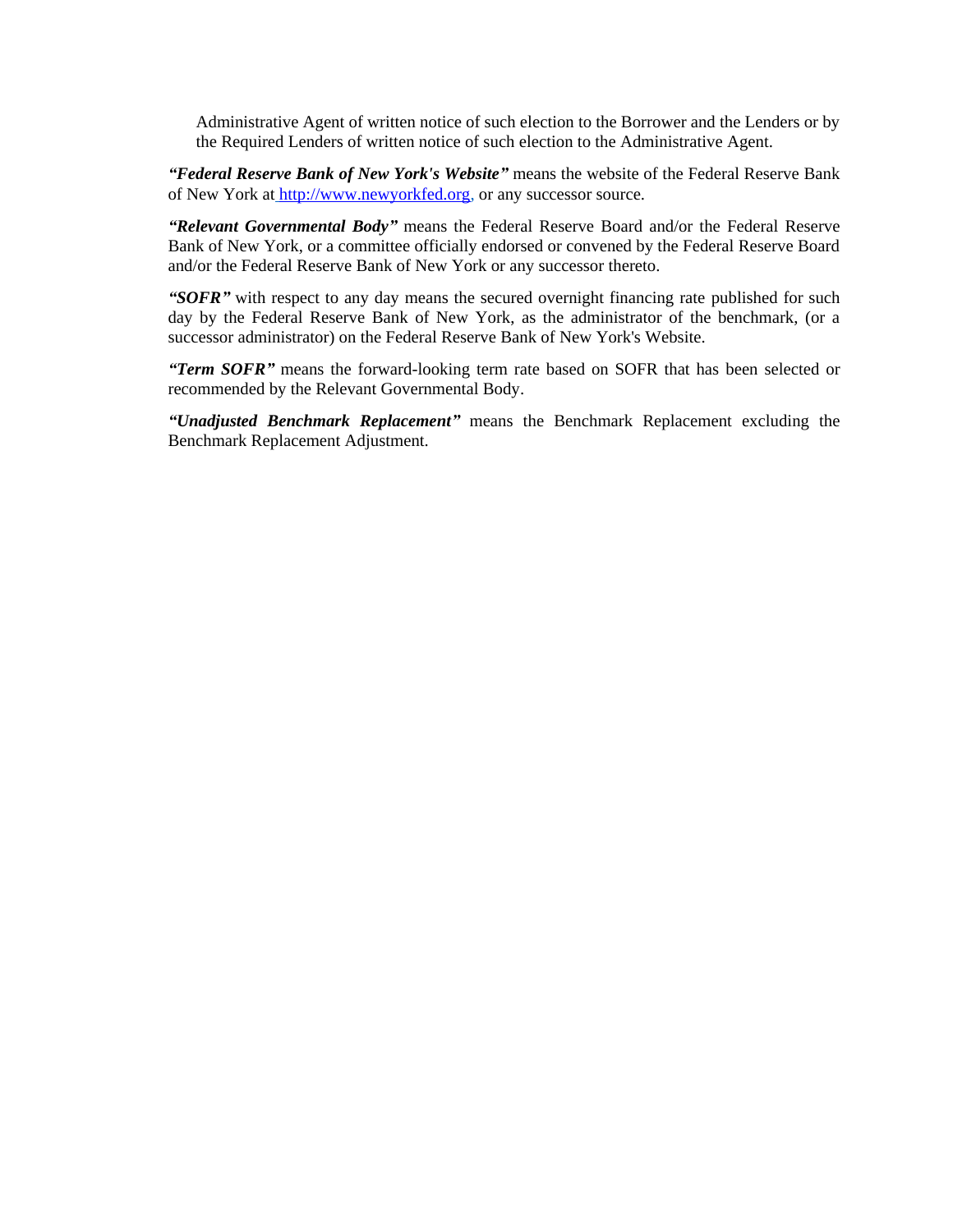### **Appendix II**

### **"Hardwired Approach" Fallback Language**

# **Effect of Benchmark Transition Event**

- (a) *Benchmark Replacement*. Notwithstanding anything to the contrary herein or in any other Loan Document<sup>8</sup>, if a Benchmark Transition Event or an Early Opt-in Election, as applicable, and its related Benchmark Replacement Date have occurred prior to the Reference Time in respect of any determination of the Benchmark on any date, the Benchmark Replacement will replace the thencurrent Benchmark for all purposes hereunder or under any Loan Document in respect of such determination on such date and all determinations on all subsequent dates. If the Benchmark Replacement is determined in accordance with clause (1) or (2) of the definition of "Benchmark Replacement," such Benchmark Replacement will become effective as of the Reference Time on the applicable Benchmark Replacement Date without any amendment to, or further action or consent of any other party to, this Agreement. If the Benchmark Replacement is determined in accordance with clause (3) of the definition of "Benchmark Replacement," such Benchmark Replacement will become effective at 5:00 p.m. on the fifth  $(5<sup>th</sup>)$  Business Day after the date notice of such Benchmark Replacement is provided to the Lenders without any amendment to, or further action or consent of any other party to, this Agreement so long as the Administrative Agent has not received, by such time, written notice of objection to such Benchmark Replacement from Lenders comprising the Required Lenders [of each Class]<sup>9</sup>.
- *(b) Benchmark Replacement Conforming Changes*. In connection with the implementation of a Benchmark Replacement, the Administrative Agent will have the right to make Benchmark Replacement Conforming Changes from time to time and, notwithstanding anything to the contrary herein or in any other Loan Document, any amendments implementing such Benchmark Replacement Conforming Changes will become effective without any further action or consent of any other party to this Agreement.
- *(c) Notices; Standards for Decisions and Determinations*. The Administrative Agent will promptly notify the Borrower and the Lenders of (i) any occurrence of a Benchmark Transition Event or an Early Opt-in Election, as applicable, and its related Benchmark Replacement Date, (ii) the implementation of any Benchmark Replacement, (iii) the effectiveness of any Benchmark Replacement Conforming Changes, (iv) the removal or reinstatement of any tenor of Term SOFR pursuant to clause (d) below and (v) the commencement or conclusion of any Benchmark Unavailability Period. Any determination, decision or election that may be made by the Administrative Agent pursuant to this Section titled "Effect of Benchmark Transition Event," including any determination with respect to a tenor, rate or adjustment or of the occurrence or nonoccurrence of an event, circumstance or date and any decision to take or refrain from taking any action or any selection, will be conclusive and binding absent manifest error and may be made

<sup>8</sup> The following capitalized terms not defined herein will have the meanings ascribed in the relevant credit agreement: "Loan Document", "Administrative Agent", "Borrower", "Agreement", "LIBOR", "Business Day", "Lenders", "Required Lenders", "Class", "Eurodollar Borrowing", "Eurodollar Loans", "Borrowing", "ABR Loans", "ABR", and "Interest Period". Such terms are included herein for illustrative purposes only and should be coordinated with definitions in the relevant credit agreement.

<sup>&</sup>lt;sup>9</sup> Include if applicable and agreed by the parties.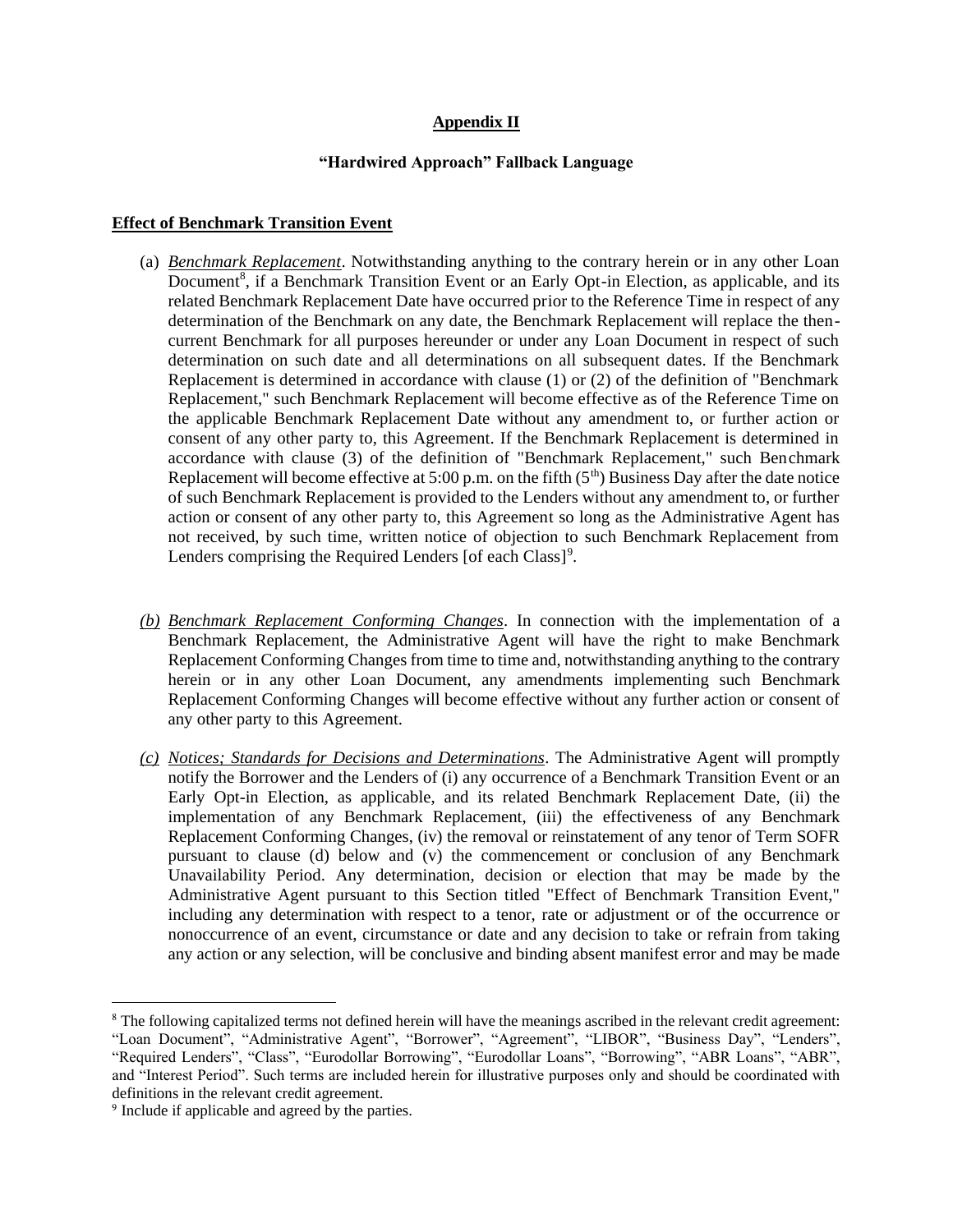in its sole discretion and without consent from any other party hereto, except, in each case, as expressly required pursuant to this Section titled "Effect of Benchmark Transition Event."

- *(d) Unavailability of Tenor of Term SOFR*. Notwithstanding anything to the contrary herein or in any other Loan Document, at any time and with respect to any Interest Period, if the Benchmark at such time is Term SOFR and Term SOFR for the applicable tenor is not displayed on a screen or other information service that publishes such rate from time to time as selected by the Administrative Agent in its reasonable discretion, the Administrative Agent may (i) modify the definition of "Interest Period" for all determinations of interest at or after such time to remove such unavailable tenor and (ii) if Term SOFR, as applicable, for the applicable tenor is displayed on such screen or information service after its removal pursuant to clause (i) above, modify the definition of "Interest Period" for all determinations of interest at or after such time to reinstate such previously removed tenor.
- *(e) Benchmark Unavailability Period*. Upon the Borrower's receipt of notice of the commencement of a Benchmark Unavailability Period, the Borrower may revoke any request for a Eurodollar Borrowing of, conversion to or continuation of Eurodollar Loans to be made, converted or continued during any Benchmark Unavailability Period and, failing that, the Borrower will be deemed to have converted any such request into a request for a Borrowing of or conversion to ABR Loans. During any Benchmark Unavailability Period, the component of ABR based upon the thencurrent Benchmark will not be used in any determination of ABR.
- *(f) Certain Defined Terms*. As used in this Section titled "Effect of Benchmark Transition Event":

*"Benchmark"* means, initially, LIBOR; provided that if a Benchmark Transition Event or an Early Opt-in Election, as applicable, and its related Benchmark Replacement Date have occurred with respect to LIBOR or the then-current Benchmark, then "Benchmark" means the applicable Benchmark Replacement to the extent that such Benchmark Replacement has become effective pursuant to clause (a) of this Section titled "Effect of Benchmark Transition Event."

*"Benchmark Replacement"* means, for any Interest Period, the first alternative set forth in the order below that can be determined by the Administrative Agent as of the Benchmark Replacement Date:

- (1) the sum of: (a) Term SOFR or, if the Administrative Agent determines that Term SOFR for the applicable Corresponding Tenor cannot be determined, Next Available Term SOFR, and (b) the Benchmark Replacement Adjustment;
- (2) the sum of: (a) Compounded SOFR and (b) the Benchmark Replacement Adjustment;
- (3) the sum of: (a) the alternate rate of interest that has been selected by the Administrative Agent and the Borrower as the replacement for the then-current Benchmark for the applicable Corresponding Tenor giving due consideration to (i) any selection or recommendation of a replacement rate or the mechanism for determining such a rate by the Relevant Governmental Body at such time or (ii) any evolving or then-prevailing market convention for determining a rate of interest as a replacement for the then-current Benchmark for U.S. dollar-denominated syndicated credit facilities at such time and (b) the Benchmark Replacement Adjustment;

provided that, in the case of clauses (1) and (2) above, such rate, or the underlying rates component thereof, is or are displayed on a screen or other information service that publishes such rate or rates from time to time as selected by the Administrative Agent in its reasonable discretion. If the Benchmark Replacement as determined pursuant to clause (1), (2) or (3)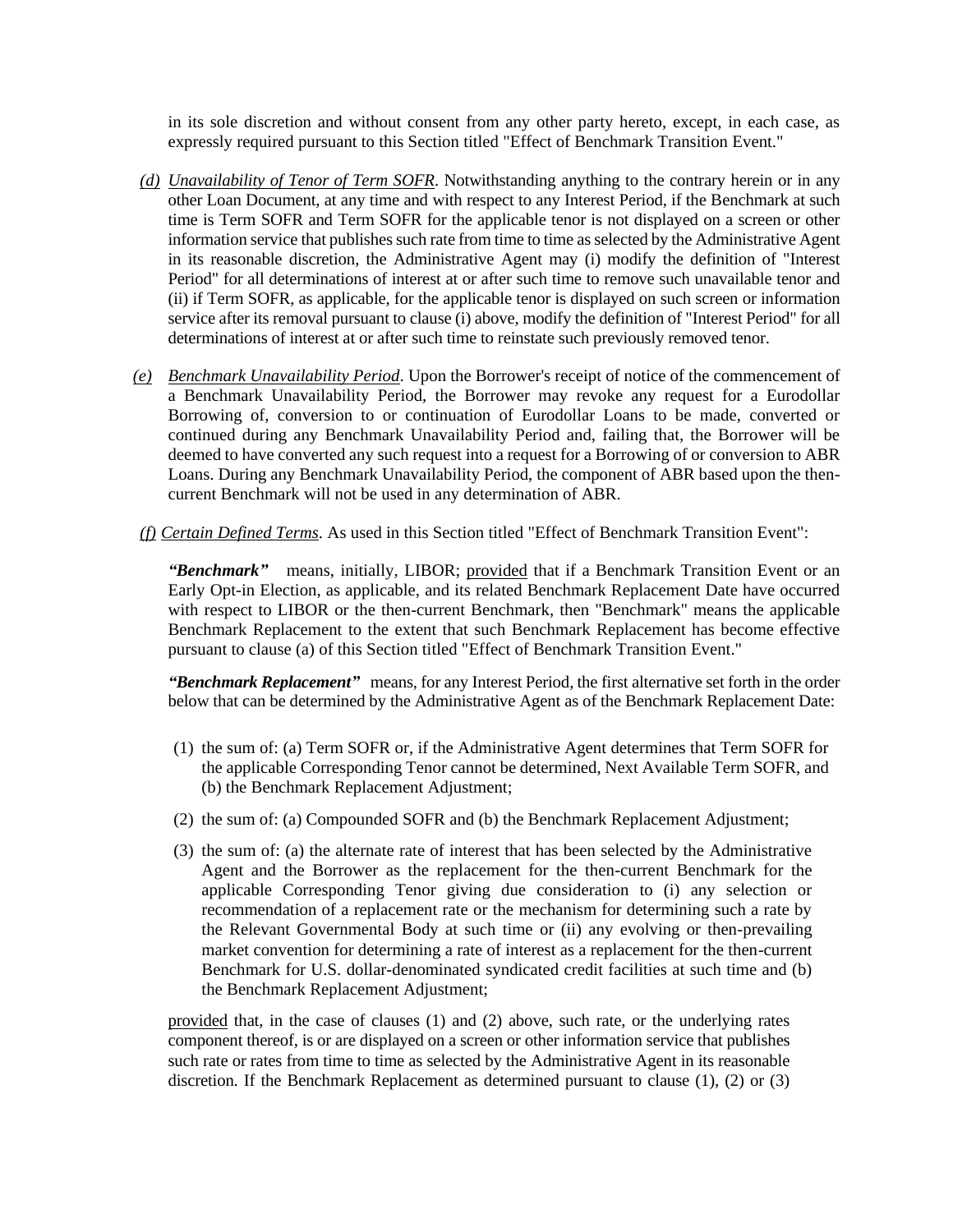above would be less than zero, the Benchmark Replacement will be deemed to be zero for the purposes of this Agreement.

*"Benchmark Replacement Adjustment"* means, for any Interest Period:

- (1) for purposes of clauses (1) and (2) of the definition of "Benchmark Replacement," the first alternative set forth in the order below that can be determined by the Administrative Agent as of the Benchmark Replacement Date:
	- (a) the spread adjustment, or method for calculating or determining such spread adjustment, (which may be a positive or negative value or zero) that has been selected or recommended by the Relevant Governmental Body for the applicable Unadjusted Benchmark Replacement;
	- (b) the spread adjustment (which may be a positive or negative value or zero) that would apply to the fallback rate for a derivative transaction referencing the ISDA Definitions to be effective upon an index cessation event with respect to USD LIBOR for the Corresponding Tenor; and
- (2) for purposes of clause (3) of the definition of "Benchmark Replacement," the spread adjustment, or method for calculating or determining such spread adjustment, (which may be a positive or negative value or zero) that has been selected by the Administrative Agent and the Borrower for the applicable Corresponding Tenor giving due consideration to (i) any selection or recommendation of a spread adjustment, or method for calculating or determining such spread adjustment, for the replacement of the then-current Benchmark with the applicable Unadjusted Benchmark Replacement by the Relevant Governmental Body at such time or (ii) any evolving or then-prevailing market convention for determining a spread adjustment, or method for calculating or determining such spread adjustment, for the replacement of the then-current Benchmark with the applicable Unadjusted Benchmark Replacement for U.S. dollar-denominated syndicated credit facilities at such time;

provided that, in the case of clause (1) above, such adjustment is displayed on a screen or other information service that publishes such Benchmark Replacement Adjustment from time to time as selected by the Administrative Agent in its reasonable discretion.

*"Benchmark Replacement Conforming Changes"* means, with respect to any Benchmark Replacement, any technical, administrative or operational changes (including changes to the definition of "ABR," the definition of "Interest Period," timing and frequency of determining rates and making payments of interest and other administrative matters) that the Administrative Agent decides may be appropriate to reflect the adoption and implementation of such Benchmark Replacement and to permit the administration thereof by the Administrative Agent in a manner substantially consistent with market practice (or, if the Administrative Agent decides that adoption of any portion of such market practice is not administratively feasible or if the Administrative Agent determines that no market practice for the administration of the Benchmark Replacement exists, in such other manner of administration as the Administrative Agent decides is reasonably necessary in connection with the administration of this Agreement).

*"Benchmark Replacement Date"* means the earliest to occur of the following events with respect to the then-current Benchmark: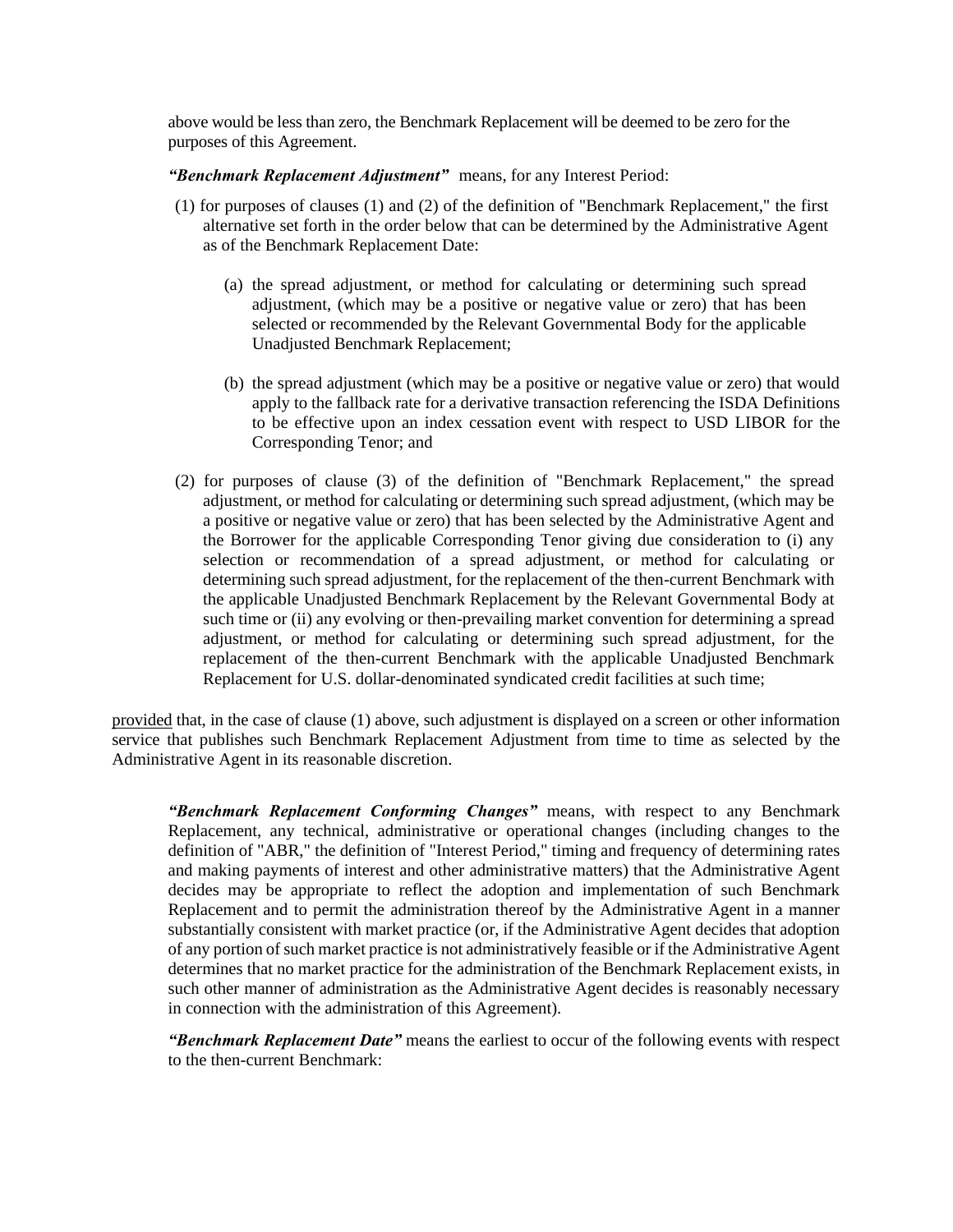- (1) in the case of clause (1) or (2) of the definition of "Benchmark Transition Event," the later of (a) the date of the public statement or publication of information referenced therein and (b) the date on which the administrator of the Benchmark permanently or indefinitely ceases to provide the Benchmark;
- (2) in the case of clause (3) of the definition of "Benchmark Transition Event," the date of the public statement or publication of information referenced therein; or
- (3) in the case of an Early Opt-in Election, the first Business Day after the Rate Election Notice is provided to each of the other parties hereto.

For the avoidance of doubt, if the event giving rise to the Benchmark Replacement Date occurs on the same day as, but earlier than, the Reference Time in respect of any determination, the Benchmark Replacement Date will be deemed to have occurred prior to the Reference Time for such determination.

*"Benchmark Transition Event"* means the occurrence of one or more of the following events with respect to the then-current Benchmark:

- (1) a public statement or publication of information by or on behalf of the administrator of the Benchmark announcing that such administrator has ceased or will cease to provide the Benchmark, permanently or indefinitely, provided that, at the time of such statement or publication, there is no successor administrator that will continue to provide the Benchmark;
- (2) a public statement or publication of information by the regulatory supervisor for the administrator of the Benchmark, the central bank for the currency of the Benchmark, an insolvency official with jurisdiction over the administrator for the Benchmark, a resolution authority with jurisdiction over the administrator for the Benchmark or a court or an entity with similar insolvency or resolution authority over the administrator for the Benchmark, which states that the administrator of the Benchmark has ceased or will cease to provide the Benchmark permanently or indefinitely, provided that, at the time of such statement or publication, there is no successor administrator that will continue to provide the Benchmark; or
- (3) a public statement or publication of information by the regulatory supervisor for the administrator of the Benchmark announcing that the Benchmark is no longer representative.

*"Benchmark Unavailability Period"* means, if a Benchmark Transition Event and its related Benchmark Replacement Date have occurred with respect to the then-current Benchmark and solely to the extent that the then-current Benchmark has not been replaced with a Benchmark Replacement pursuant to clauses (1) or (2) of the definition of "Benchmark Replacement Date," the period (x) beginning at the time that such Benchmark Replacement Date pursuant to clauses (1) or (2) of that definition has occurred if, at such time, no Benchmark Replacement has replaced the then-current Benchmark for all purposes hereunder or under any Loan Document in accordance with the Section titled "Effect of Benchmark Transition Event" and (y) ending at the time that a Benchmark Replacement has replaced the then-current Benchmark for all purposes hereunder or under any Loan Document in accordance with the Section titled "Effect of Benchmark Transition Event."

*"Compounded SOF"* means the compounded average of SOFRs for the applicable Corresponding Tenor, with the rate, or methodology for this rate, and conventions for this rate (which may include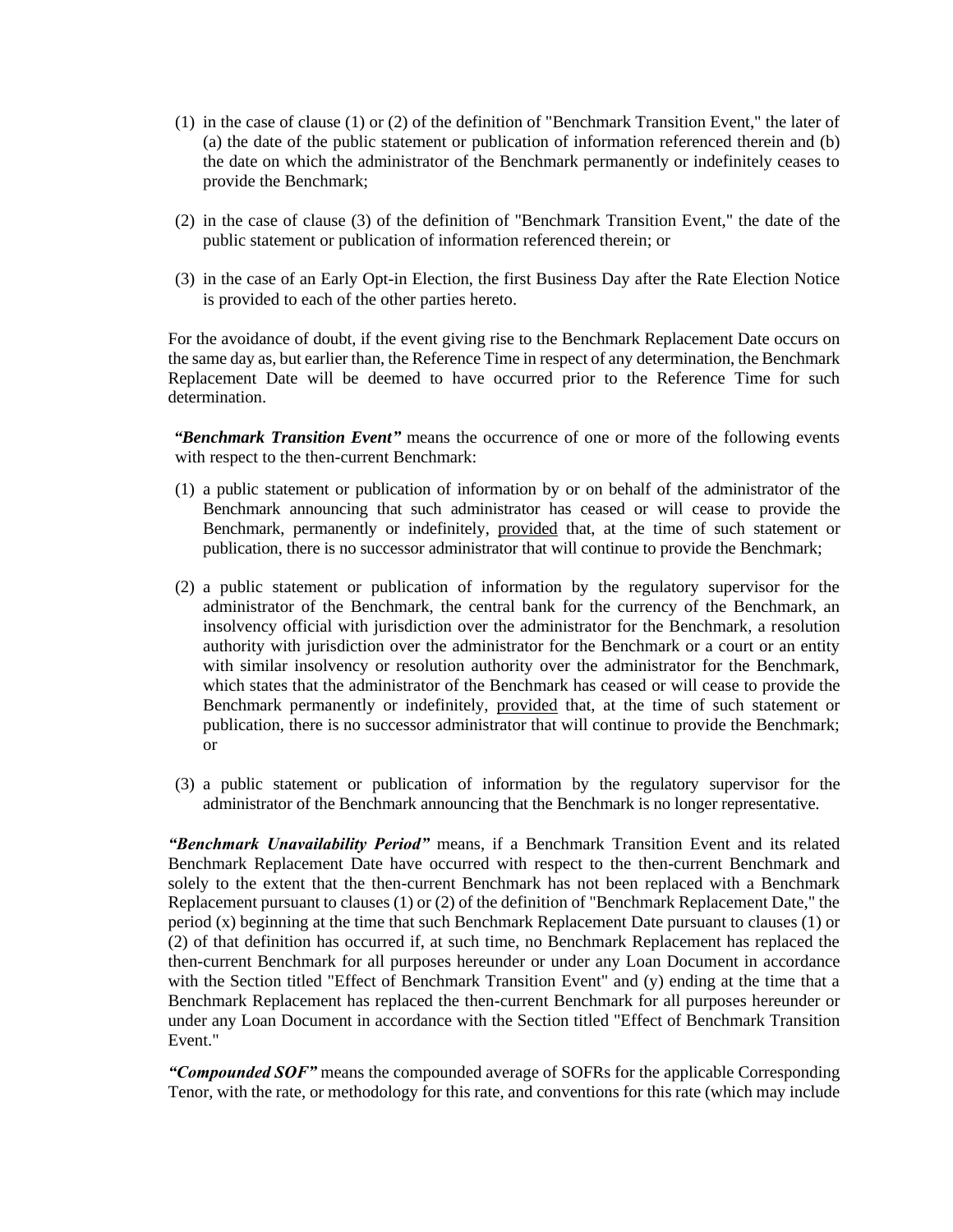compounding in arrears with a lookback and/or suspension period as a mechanism to determine the interest amount payable prior to the end of each Interest Period) being established by the Administrative Agent in accordance with:

- (1) the rate, or methodology for this rate, and conventions for this rate selected or recommended by the Relevant Governmental Body for determining compounded SOFR; provided that:
- (2) if, and to the extent that, the Administrative Agent determines that Compounded SOFR cannot be determined in accordance with clause (1) above, then the rate, or methodology for this rate, and conventions for this rate that the Administrative Agent determines are substantially consistent with at least  $[five]^10$  currently outstanding U.S. dollar-denominated syndicated credit facilities at such time (as a result of amendment or as originally executed) that are publicly available for review;

provided, further, that if the Administrative Agent decides that any such rate, methodology or convention determined in accordance with clause (1) or clause (2) is not administratively feasible for the Administrative Agent, then Compounded SOFR will be deemed unable to be determined for purposes of the definition of "Benchmark Replacement."

*"Corresponding Tenor"* with respect to a Benchmark Replacement means a tenor (including overnight) having approximately the same length (disregarding business day adjustment) as the applicable tenor for the applicable Interest Period with respect to the then-current Benchmark.

*"Early Opt*−*in Election"* means the occurrence of:

- (1) a notification by the Administrative Agent to (or the request by the Borrower to the Administrative Agent to notify) each of the other parties hereto that at least  $[\text{five}]^{11}$  currently outstanding U.S. dollar-denominated syndicated credit facilities at such time contain (as a result of amendment or as originally executed) as a benchmark interest rate, in lieu of LIBOR, Term SOFR plus a Benchmark Replacement Adjustment (and such syndicated credit facilities are identified in such notice and are publicly available for review), and
- (2) the joint election by the Administrative Agent, the Borrower and the Required Lenders by affirmative vote to declare that an Early Opt-in Election has occurred and the provision by the Administrative Agent of written notice of such election to each of the other parties hereto (the "*Rate Election Notice*").

*"Federal Reserve Bank of New York's Website"* means the website of the Federal Reserve Bank of New York at [http://www.newyorkfed.org,](http://www.newyorkfed.org/) or any successor source.

*"ISDA Definitions"* means the 2006 ISDA Definitions published by the International Swaps and Derivatives Association, Inc. or any successor thereto, as amended or supplemented from time to time, or any successor definitional booklet for interest rate derivatives published from time to time.

*"Next Available Term SOFR"* means, at any time, for any Interest Period, Term SOFR for the longest tenor that can be determined by the Administrative Agent that is shorter than the applicable Corresponding Tenor.

<sup>&</sup>lt;sup>10</sup> Parties may choose to set a different threshold.

<sup>&</sup>lt;sup>11</sup> Parties may choose to set a different threshold.